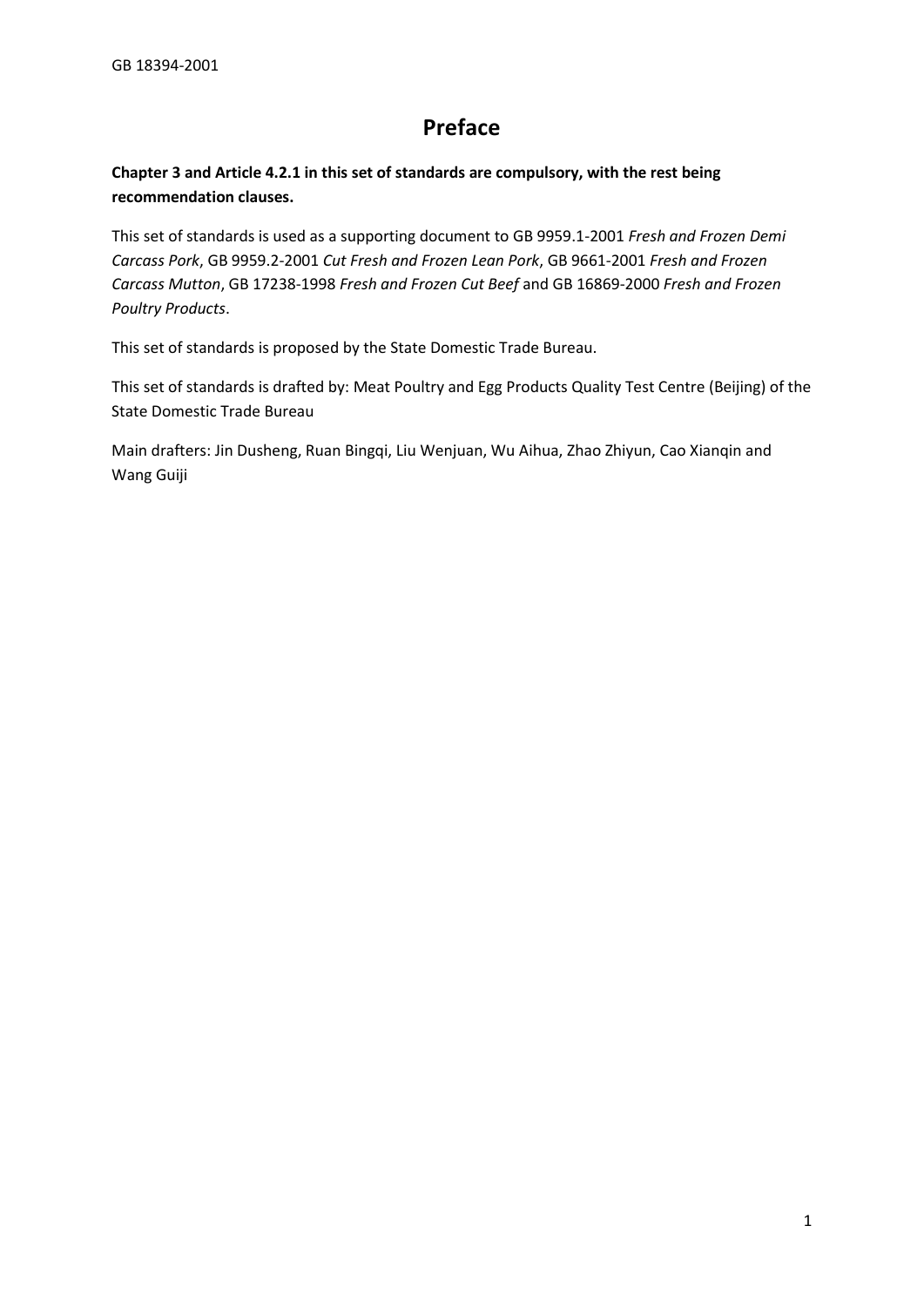# **The National Standards of the People's Republic of China Permitted Level of Moisture in Meat of Livestock and Poultry**

GB 18394-2001

#### **1 Scope**

 moisture in the meat of livestock and poultry and the methods of testing, etc. This set of standards has stipulated such requirements as the permitted level indices of This set of standards is applicable to fresh and frozen pork, beef, mutton and chicken.

### **2 Quoted standards**

 The clauses contained in the following standards were made the clauses of this set of standards should explore the possibility of using the latest version of the following standards. GB/T 9695.15-1988 Meat and Meat Products Measurement of Moisture Content GB/T 9695.19-1988 Meat and Meat Products Methods of Sampling standards through their quotation herein. At the time of publishing this set of standards, all of the versions shown are valid. All the standards would be revised, and all parties using this set of

## **3 Permitted level indices of moisture in the meat of livestock and poultry**

See Table 1 for the permitted level indices of moisture in the meat of livestock and poultry

| .           |                     |
|-------------|---------------------|
| Type        | Moisture content, % |
| Pork        | $\leq 77$           |
| <b>Beef</b> | $\leq 77$           |
| Mutton      | ≤78                 |
| Chicken     | $77$                |

**Table 1** 

#### **4 Preparation of samples**

#### 4.1 Sampling

Executed according to the method stipulated in GB/T 9695.19-1988.

4.2 Preparation of samples

 machine (the diameter of the hole of which is no larger than 4 mm) at least twice. The minced sample should be kept in a sealed vessel. 4.2.1 Fresh meat: Mince the muscle tissues with their fats, tendons and sinew using a mincing

4.2.2 Frozen meat: Thaw naturally and record the quality  $m_1$  and  $m_2$  (precise to 0.01g) before and after thawing. Process the thawed samples according to 4.2.1.

## **5 Method of measurement**

# **Approved by General Administration of Quality Supervision, Inspection and Quarantine on 20-07- 2001**

**Implemented on 01-12-2001**